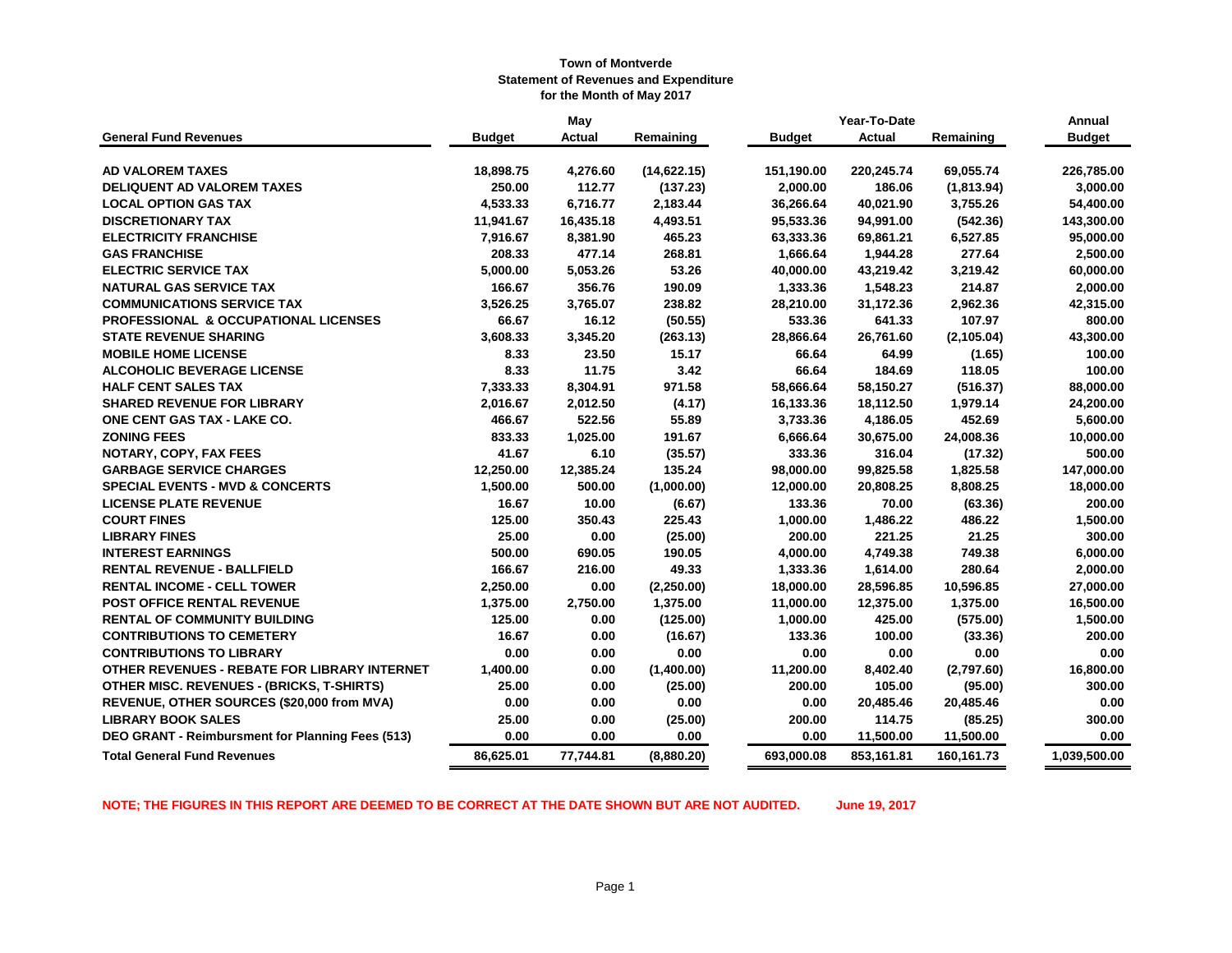|                                                                                                                                           |               | May        |            |                                                    | Year-To-Date                 |                                                    | Annual                                             |
|-------------------------------------------------------------------------------------------------------------------------------------------|---------------|------------|------------|----------------------------------------------------|------------------------------|----------------------------------------------------|----------------------------------------------------|
| <b>General Fund Expenditure by Department</b>                                                                                             | <b>Budget</b> | Actual     | Remaining  | <b>Budget</b>                                      | <b>Actual</b>                | Remaining                                          | <b>Budget</b>                                      |
| <b>Elections Section (510)</b>                                                                                                            | 8.33          | 0.00       | 8.33       | 66.64                                              | 0.00                         | 66.64                                              | 100.00                                             |
| <b>Council Section (511)</b>                                                                                                              | 2,857.09      | 2,350.00   | 507.09     | 22,856.72                                          | 19,946.63                    | 2,910.09                                           | 34,285.00                                          |
| <b>Mayor's Department (512)</b>                                                                                                           | 1,487.50      | 1,200.00   | 287.50     | 11,900.00                                          | 12,950.00                    | (1,050.00)                                         | 17,850.00                                          |
| <b>Financial and Administrative (513)</b>                                                                                                 | 15,802.18     | 16,888.82  | (1,086.64) | 132,095.47                                         | 122,469.70                   | 9,625.77                                           | 195,304.00                                         |
| <b>Legal Section (514)</b>                                                                                                                | 3,625.00      | 3,923.26   | (298.26)   | 29,000.00                                          | 27,493.39                    | 1,506.61                                           | 43,500.00                                          |
| <b>COP Program Section (520)</b>                                                                                                          | 591.66        | 0.00       | 591.66     | 4,733.28                                           | 2,995.01                     | 1,738.27                                           | 7,100.00                                           |
| <b>Law Enforcement Section (521)</b>                                                                                                      | 1,802.49      | 2,705.90   | (903.41)   | 75,270.20                                          | 74,281.91                    | 988.29                                             | 102,764.00                                         |
| <b>Garbage Section (534)</b>                                                                                                              | 10,250.00     | 10,386.82  | (136.82)   | 82,000.00                                          | 83,511.27                    | (1,511.27)                                         | 123,000.00                                         |
| <b>Public Works Special Projects (539)</b>                                                                                                | 1,266.67      | 3,669.73   | (2,403.06) | 10,133.36                                          | 9,416.66                     | 716.70                                             | 15,200.00                                          |
| <b>Roads Department (541)</b>                                                                                                             | 15,117.33     | 10,800.81  | 4,316.52   | 128,238.64                                         | 110,808.09                   | 17,430.55                                          | 188,708.00                                         |
| <b>Special Events Section (559)</b>                                                                                                       | 2,083.33      | 2,089.02   | (5.69)     | 16,666.64                                          | 42,181.41                    | (25, 514.77)                                       | 25,000.00                                          |
| <b>Cemetery Section (569)</b>                                                                                                             | 83.33         | 0.00       | 83.33      | 666.64                                             | 0.00                         | 666.64                                             | 1,000.00                                           |
| <b>Library Section (571)</b>                                                                                                              | 9,494.41      | 11,458.27  | (1,963.86) | 80,822.28                                          | 83,666.53                    | (2,844.25)                                         | 118,800.00                                         |
| <b>Parks Department (572)</b>                                                                                                             | 6,757.68      | 14,791.64  | (8,033.96) | 57,311.44                                          | 61,298.76                    | (3,987.32)                                         | 84,342.00                                          |
| <b>Transfer to Fire Fund (599)</b>                                                                                                        | 4,014.17      | 4,014.17   | 0.00       | 32,113.36                                          | 32,113.36                    | 0.00                                               | 48,170.00                                          |
| <b>TOTAL GENERAL FUND EXPENDITURE</b>                                                                                                     | 75,241.17     | 84,278.44  | (9,037.27) | 683,874.67                                         | 683,132.72                   | 741.95                                             | 1,005,123.00                                       |
| <b>Current Increase (Decrease) to Reserves:</b>                                                                                           |               | (6,533.63) |            |                                                    | 170,029.09                   |                                                    |                                                    |
| <b>GENERAL FUND RESERVES</b>                                                                                                              |               |            |            |                                                    |                              |                                                    |                                                    |
|                                                                                                                                           |               |            |            |                                                    |                              |                                                    | Annual                                             |
| Reserves (599)                                                                                                                            | <b>Budget</b> | Actual     | Remaining  | <b>Budget</b>                                      | Actual                       | Remaining                                          | <b>Budget</b>                                      |
| <b>GENERAL FUND RESERVES</b><br><b>RESERVE FOR CEMETERY</b><br><b>RESERVE FOR HISTORICAL ASSOCIATION</b><br><b>RESERVE FOR OPERATIONS</b> |               |            |            | 1,025,000.00<br>8,700.00<br>2,500.00<br>166,800.00 | 0.00<br>0.00<br>0.00<br>0.00 | 1,025,000.00<br>8,700.00<br>2,500.00<br>166,800.00 | 1,025,000.00<br>8,700.00<br>2,500.00<br>166,800.00 |
| <b>Total Reserves</b>                                                                                                                     |               |            |            | 1,203,000.00                                       | 0.00                         | 1,203,000.00                                       | 1,203,000.00                                       |
|                                                                                                                                           |               |            |            |                                                    |                              |                                                    |                                                    |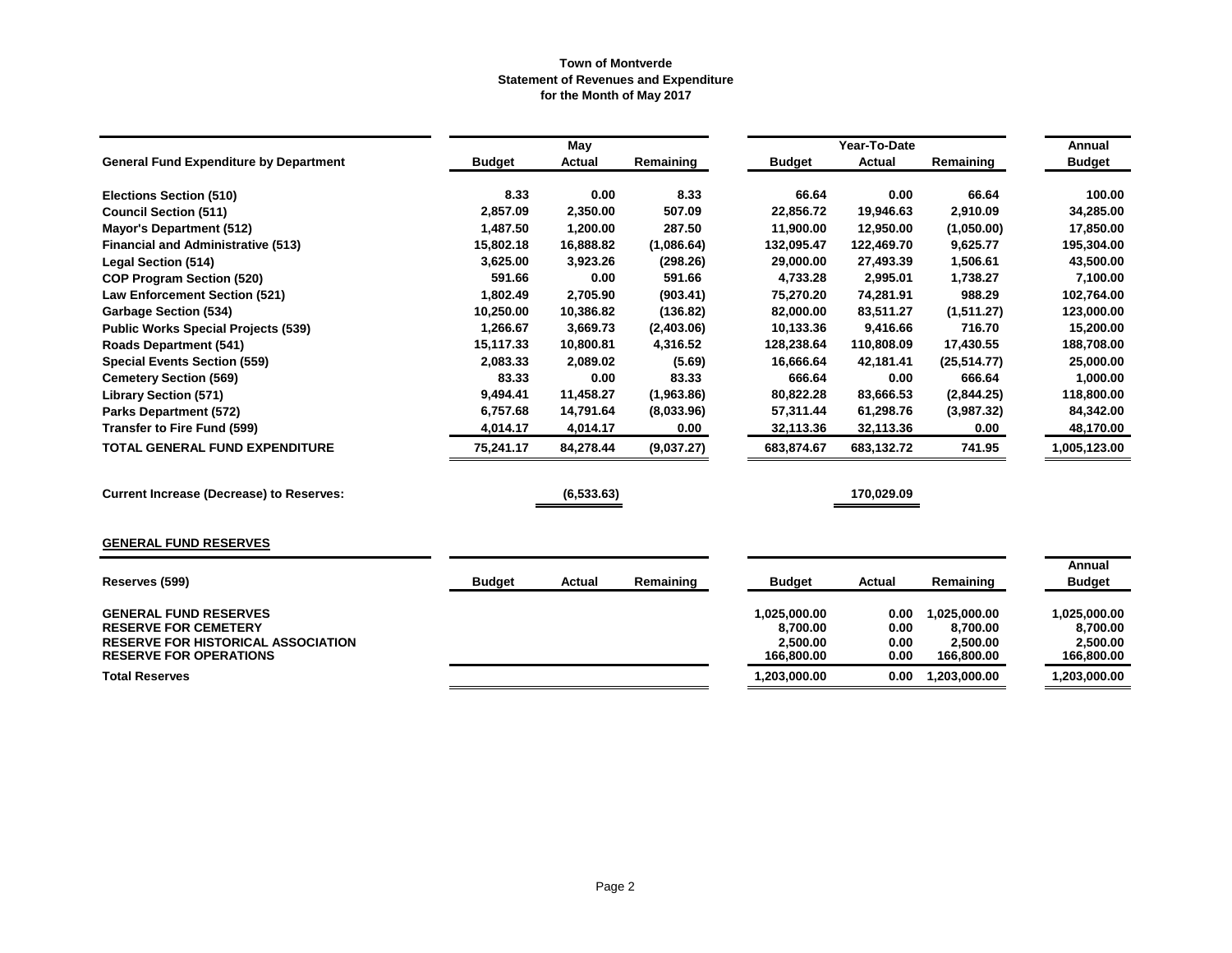# **BANK BALANCES**

|                                                 |              | Mav                 |             |              | Year-To-Date |             |  |  |  |
|-------------------------------------------------|--------------|---------------------|-------------|--------------|--------------|-------------|--|--|--|
| <b>BANK BALANCES - Per Balance Sheet</b>        | Opening      | <b>Debit/Credit</b> | Closing     | Opening      | Debit/Credit | Closing     |  |  |  |
| <b>Operating Account</b>                        | (57, 938.88) | 53,896.85           | (4,042.03)  | 27.243.32    | (31, 285.35) | (4,042.03)  |  |  |  |
| <b>Money Market account</b>                     | 1,632,095.68 | 737.47              | .632.833.15 | 1.353.134.47 | 279,698.68   | .632,833.15 |  |  |  |
| <b>Deposit Account - Water Account Deposits</b> | 69.804.01    | 405.00              | 70.209.01   | 68.289.01    | 1.920.00     | 70,209.01   |  |  |  |
| <b>Library Account</b>                          | 1.825.50     | (20.00)             | 1.805.50    | 1.975.50     | (170.00)     | 1,805.50    |  |  |  |
| Investment account                              | 277.672.75   | 0.00                | 277.672.75  | 277,672.75   | 0.00         | 277,672.75  |  |  |  |

# **EXPENDITURE BREAKDOWN BY DEPARTMENT**

|                                                     |               | May      |           |               | Year-To-Date |            | Annual        |
|-----------------------------------------------------|---------------|----------|-----------|---------------|--------------|------------|---------------|
| <b>Elections Section (510)</b>                      | <b>Budget</b> | Actual   | Remaining | <b>Budget</b> | Actual       | Remaining  | <b>Budget</b> |
| <b>OPERATING EXPENDITURE</b>                        | 8.33          | 0.00     | 8.33      | 66.64         | 0.00         | 66.64      | 100.00        |
| <b>Total Elections Section Expenditure</b>          | 8.33          | 0.00     | 8.33      | 66.64         | 0.00         | 66.64      | 100.00        |
|                                                     |               | May      |           |               | Year-To-Date |            | Annual        |
| <b>Council Section (511)</b>                        | <b>Budget</b> | Actual   | Remaining | <b>Budget</b> | Actual       | Remaining  | <b>Budget</b> |
| <b>CONTRACTURAL SERVICES (Council Stipends)</b>     | 2,350.00      | 2,350.00 | 0.00      | 18,800.00     | 18,369.73    | 430.27     | 28,200.00     |
| <b>TRAVEL</b>                                       | 416.67        | 0.00     | 416.67    | 3,333.36      | 1,576.90     | 1,756.46   | 5,000.00      |
| <b>PRINTING AND COPYING</b>                         | 16.67         | 0.00     | 16.67     | 133.36        | 0.00         | 133.36     | 200.00        |
| SUBSCRIPTIONS, MEMBERSHIP AND TRAINING              | 73.75         | 0.00     | 73.75     | 590.00        | 0.00         | 590.00     | 885.00        |
| <b>Total Council Department Expenditure</b>         | 2,857.09      | 2,350.00 | 507.09    | 22,856.72     | 19,946.63    | 2,910.09   | 34,285.00     |
|                                                     |               | May      |           |               | Year-To-Date |            | Annual        |
| <b>Mayor's Department (512)</b>                     | <b>Budget</b> | Actual   | Remaining | <b>Budget</b> | Actual       | Remaining  | <b>Budget</b> |
| <b>CONTRACTURAL SERVICES (Mayor's Stipend)</b>      | 1,200.00      | 1,200.00 | 0.00      | 9,600.00      | 9,600.00     | 0.00       | 14,400.00     |
| <b>OTHER CURRENT CHARGES (Employee Recognition)</b> | 250.00        | 0.00     | 250.00    | 2,000.00      | 3,000.00     | (1,000.00) | 3,000.00      |
| SUBSCRIPTIONS, MEMBERSHIPS AND TRAINING             | 37.50         | 0.00     | 37.50     | 300.00        | 350.00       | (50.00)    | 450.00        |
| <b>Total Mayor's Department Expenditure</b>         | 1,487.50      | 1,200.00 | 287.50    | 11,900.00     | 12,950.00    | (1,050.00) | 17,850.00     |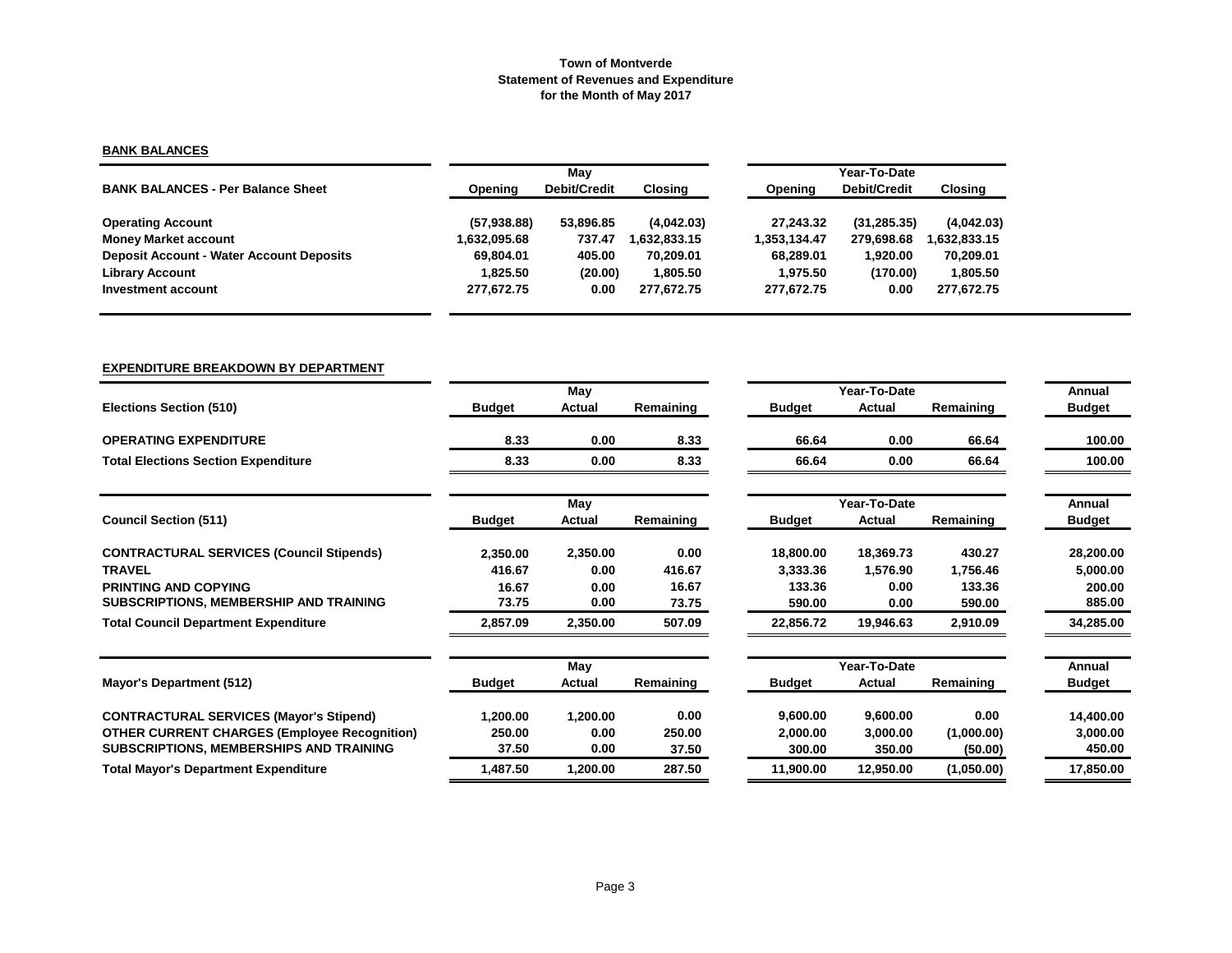|                                                            |               | May       |             |            | Year-To-Date |              | Annual        |
|------------------------------------------------------------|---------------|-----------|-------------|------------|--------------|--------------|---------------|
| <b>Financial and Administrative Department (513)</b>       | <b>Budget</b> | Actual    | Remaining   | Budget     | Actual       | Remaining    | <b>Budget</b> |
| <b>REGULAR SALARIES &amp; WAGES</b>                        | 2,561.67      | 2,365.94  | 195.73      | 20,493.36  | 20,236.22    | 257.14       | 30,740.00     |
| <b>HEALTH INSURANCE</b>                                    | 656.92        | 426.18    | 230.74      | 5,255.36   | 3,644.06     | 1,611.30     | 7,883.00      |
| <b>RETIREMENT PLAN</b>                                     | 192.67        | 177.92    | 14.75       | 1,541.36   | 1,399.35     | 142.01       | 2,312.00      |
| <b>FICA MATCHING</b>                                       | 196.00        | 178.22    | 17.78       | 1,568.00   | 1,530.12     | 37.88        | 2,352.00      |
| <b>WORKERS COMPENSATION</b>                                | 17.83         | 0.00      | 17.83       | 142.64     | 1,929.00     | (1,786.36)   | 214.00        |
| PROFESSIONAL SERVICES: TOTAL (of italics below)            | 6,922.92      | 7,545.63  | (622.71)    | 55,383.36  | 45,596.70    | 9,786.66     | 83,075.00     |
| <b>Planning Consultant (See also DEO Grant Revenue)</b>    | 2,166.67      | 7,540.00  | (5, 373.33) | 17,333.36  | 33, 107.50   | (15, 774.14) | 26,000.00     |
| Engineering (non-project)                                  | 4,166.67      | 0.00      | 4,166.67    | 33,333.36  | 11,541.34    | 21,792.02    | 50,000.00     |
| <b>Background Check and Bank Fees</b>                      | 6.25          | 5.63      | 0.62        | 50.00      | 47.86        | 2.14         | 75.00         |
| <b>Municode Services</b>                                   | 583.33        | 0.00      | 583.33      | 4,666.64   | 900.00       | 3,766.64     | 7,000.00      |
| <b>ACCOUNTING &amp; AUDITING</b>                           | 833.33        | 0.00      | 833.33      | 6,666.64   | 0.00         | 6,666.64     | 10,000.00     |
| <b>CONTRACTUAL SERVICES: TOTAL (of italics below)</b>      | 604.17        | 620.86    | (16.69)     | 4,833.36   | 10,827.67    | (5,994.31)   | 7,250.00      |
| <b>Consulting Service</b>                                  | 416.67        | 550.00    | (133.33)    | 3,333.36   | 10,068.78    | (6, 735.42)  | 5,000.00      |
| <b>Janitorial Services</b>                                 | 166.67        | 63.87     | 102.80      | 1,333.36   | 553.42       | 779.94       | 2,000.00      |
| <b>Internet Domain</b>                                     | 20.83         | 6.99      | 13.84       | 166.64     | 205.47       | (38.83)      | 250.00        |
| <b>TRAVEL</b>                                              | 166.67        | 26.46     | 140.21      | 1,333.36   | 118.56       | 1,214.80     | 2,000.00      |
| <b>TELEPHONE &amp; CABLE INTERNET SERVICE</b>              | 500.00        | 504.36    | (4.36)      | 4,000.00   | 3,965.79     | 34.21        | 6,000.00      |
| <b>POSTAGE &amp; FREIGHT</b>                               | 250.00        | 200.00    | 50.00       | 2,000.00   | 1,489.92     | 510.08       | 3,000.00      |
| <b>UTILITIES</b>                                           | 441.67        | 376.04    | 65.63       | 3,533.36   | 2,647.44     | 885.92       | 5,300.00      |
| <b>RENTALS &amp; LEASES (Copier)</b>                       | 183.33        | 199.61    | (16.28)     | 1,466.64   | 1,707.82     | (241.18)     | 2,200.00      |
| <b>INSURANCE</b>                                           | 0.00          | 0.00      | 0.00        | 5,678.00   | 5,476.94     | 201.06       | 5,678.00      |
| <b>REPAIR &amp; MAINTENANCE: TOTAL (of italics below)</b>  | 1,541.67      | 3,889.38  | (2,347.71)  | 12,333.36  | 15,630.95    | (3,297.59)   | 18,500.00     |
| <b>USTI Software Maintenance Contract</b>                  | 250.00        | 0.00      | 250.00      | 2,000.00   | 2,440.00     | (440.00)     | 3,000.00      |
| <b>Pest Control/Termite Protection</b>                     | 54.17         | 0.00      | 54.17       | 433.36     | 601.96       | (168.60)     | 650.00        |
| <b>Alarm System</b>                                        | 100.00        | 207.53    | (107.53)    | 800.00     | 808.31       | (8.31)       | 1,200.00      |
| <b>Fire Equipment Inspections</b>                          | 4.17          | 35.00     | (30.83)     | 33.36      | 35.00        | (1.64)       | 50.00         |
| <b>Computer Maintenance</b>                                | 75.00         | 25.00     | 50.00       | 600.00     | 407.98       | 192.02       | 900.00        |
| <b>Repairs to Buildings</b>                                | 125.00        | 3,621.85  | (3, 496.85) | 1,000.00   | 4,661.42     | (3,661.42)   | 1,500.00      |
| Renovation of Auditorium (Chairs and Blinds)               | 833.33        | 0.00      | 833.33      | 6,666.64   | 5,546.08     | 1,120.56     | 10,000.00     |
| S.I.R.E Software Maintenance                               | 100.00        | 0.00      | 100.00      | 800.00     | 1,130.20     | (330.20)     | 1,200.00      |
| <b>PRINTING &amp; COPYING</b>                              | 116.67        | 0.00      | 116.67      | 933.39     | 945.02       | (11.63)      | 1,400.00      |
| <b>OTHER CHARGES - Town Hall Exp. &amp; Recording Fees</b> | 208.33        | 78.22     | 130.11      | 1,666.64   | 2,112.79     | (446.15)     | 2,500.00      |
| <b>OFFICE SUPPLIES</b>                                     | 83.33         | 0.00      | 83.33       | 666.64     | 487.18       | 179.46       | 1,000.00      |
| <b>OPERATING SUPPLIES - Janitorial Supplies</b>            | 141.67        | 0.00      | 141.67      | 1,133.36   | 336.17       | 797.19       | 1,700.00      |
| <b>SUBSCRIPTIONS, MEMBERSHIPS, &amp; TRAINING</b>          | 183.33        | 300.00    | (116.67)    | 1,466.64   | 2,388.00     | (921.36)     | 2,200.00      |
| <b>Total Financial &amp; Admin Expenditure</b>             | 15,802.18     | 16,888.82 | (1,086.64)  | 132,095.47 | 122,469.70   | 9,625.77     | 195,304.00    |

# *Highlights:*

*Fees incurred for Planning Consultant for review of permit applications, site plans, variances, etc are reimbursed to the Town by the applicant*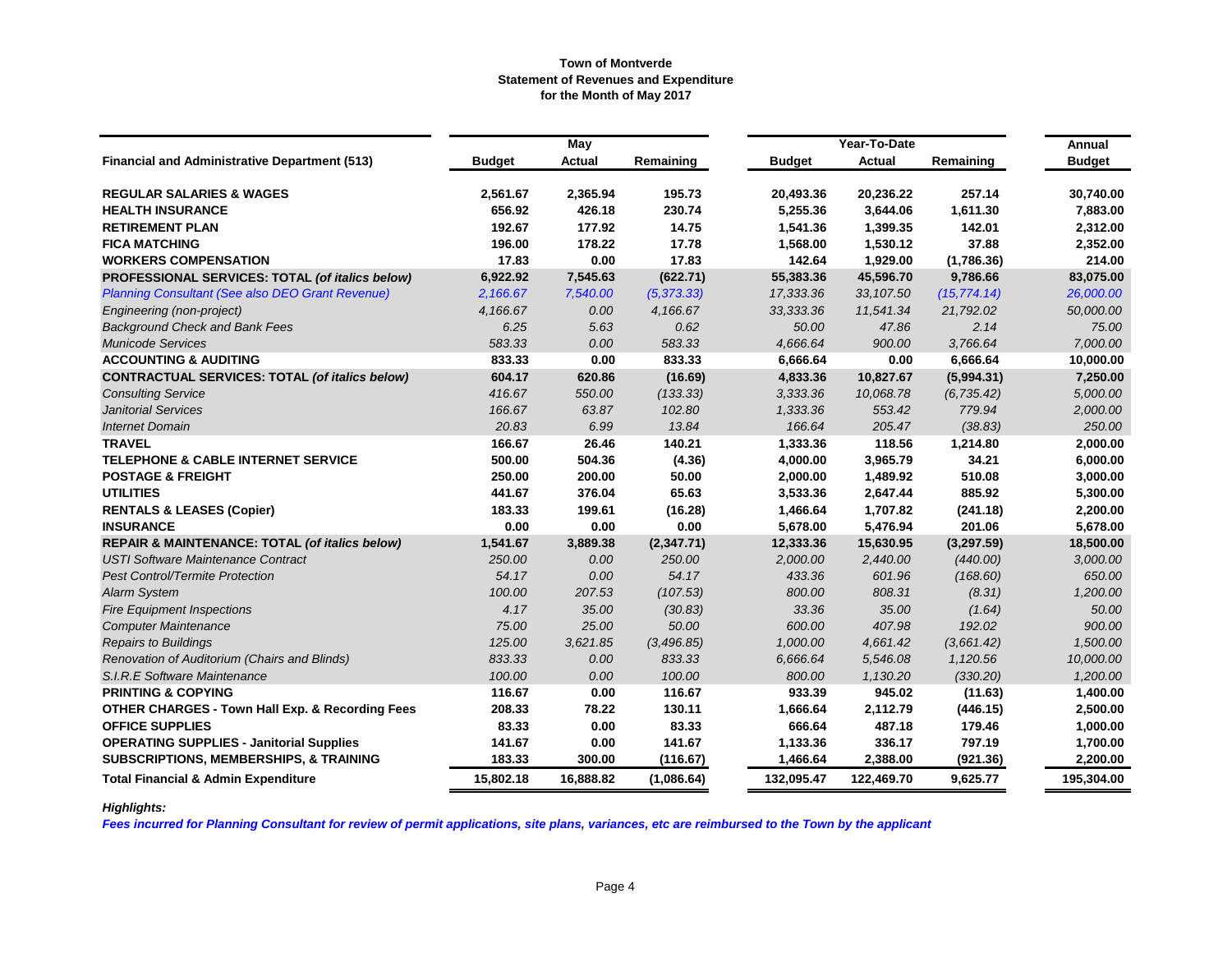|                                                      |               | <b>May</b>    |            |               | Year-To-Date  |            | Annual        |
|------------------------------------------------------|---------------|---------------|------------|---------------|---------------|------------|---------------|
| <b>Legal Section (514)</b>                           | <b>Budget</b> | <b>Actual</b> | Remaining  | Budget        | <b>Actual</b> | Remaining  | <b>Budget</b> |
| <b>PROFESSIONAL SERVICES - Legal Councel</b>         | 3,333.33      | 3,720.00      | (386.67)   | 26,666.64     | 20,844.63     | 5,822.01   | 40,000.00     |
| <b>LEGAL ADVERTS</b>                                 | 291.67        | 203.26        | 88.41      | 2,333.36      | 6,648.76      | (4,315.40) | 3,500.00      |
| <b>Total Legal Section Expenditure</b>               | 3,625.00      | 3,923.26      | (298.26)   | 29,000.00     | 27,493.39     | 1,506.61   | 43,500.00     |
|                                                      |               | May           |            |               | Year-To-Date  |            | Annual        |
| <b>COP Program Section (520)</b>                     | <b>Budget</b> | <b>Actual</b> | Remaining  | <b>Budget</b> | <b>Actual</b> | Remaining  | <b>Budget</b> |
|                                                      |               |               |            |               |               |            | Annual        |
| <b>TELEPHONE</b>                                     | 8.33          | 0.00          | 8.33       | 66.64         | 2.64          | 64.00      | 100.00        |
| <b>REPAIR &amp; MAINTENANCE</b>                      | 83.33         | 0.00          | 83.33      | 666.64        | 2,630.84      | (1,964.20) | 1,000.00      |
| OTHER CHARGES AND OBLIGATIONS                        | 416.67        | 0.00          | 416.67     | 3,333.36      | 333.25        | 3,000.11   | 5,000.00      |
| <b>FUEL</b>                                          | 83.33         | 0.00          | 83.33      | 666.64        | 28.28         | 638.36     | 1,000.00      |
| <b>Total COP Program Expenditure</b>                 | 591.66        | 0.00          | 591.66     | 4,733.28      | 2,995.01      | 1,738.27   | 7,100.00      |
|                                                      |               | May           |            |               | Year-To-Date  |            | Annual        |
| <b>Law Enforcement Section (521)</b>                 | <b>Budget</b> | Actual        | Remaining  | <b>Budget</b> | <b>Actual</b> | Remaining  | <b>Budget</b> |
| <b>LAKE COUNTY SHERIFF'S CONTRACT Paid Quarterly</b> | 0.00          | 0.00          | 0.00       | 60,850.28     | 60,849.84     | 0.44       | 81,134.00     |
| <b>FUNDS FOR EXTRA DETAILS</b>                       | 1,666.66      | 2,478.33      | (811.67)   | 13,333.28     | 12,265.18     | 1,068.10   | 20,000.00     |
| <b>TELEPHONE</b>                                     | 91.67         | 90.77         | 0.90       | 733.36        | 651.43        | 81.93      | 1,100.00      |
| <b>UTILITIES - Electricity</b>                       | 35.83         | 45.80         | (9.97)     | 286.64        | 246.05        | 40.59      | 430.00        |
| REPAIR & MAINTENANCE - Pest Control & Fire Ex. Insp. | 8.33          | 91.00         | (82.67)    | 66.64         | 269.41        | (202.77)   | 100.00        |
| <b>Total Law Enforcement Expenditure</b>             | 1,802.49      | 2,705.90      | (903.41)   | 75,270.20     | 74,281.91     | 988.29     | 102,764.00    |
|                                                      |               | May           |            |               | Year-To-Date  |            | Annual        |
| <b>Garbage Section (534)</b>                         | Budget        | <b>Actual</b> | Remaining  | <b>Budget</b> | Actual        | Remaining  | <b>Budget</b> |
| <b>CONTRACTUAL SERVICES</b>                          | 10,250.00     | 10,386.82     | (136.82)   | 82,000.00     | 83,511.27     | (1,511.27) | 123,000.00    |
| <b>Total Garbage Section Expenditure</b>             | 10,250.00     | 10,386.82     | (136.82)   | 82,000.00     | 83,511.27     | (1,511.27) | 123,000.00    |
|                                                      |               | May           |            |               | Year-To-Date  |            | Annual        |
| <b>Public Works General Projects (539)</b>           | Budget        | Actual        | Remaining  | <b>Budget</b> | Actual        | Remaining  | <b>Budget</b> |
| <b>REPAIRS AND MAINTENANCE</b>                       | 600.00        | 1,124.77      | (524.77)   | 4,800.00      | 3,188.36      | 1,611.64   | 6,000.00      |
| <b>LAKE FLORENCE ELECTRICITY</b>                     | 500.00        | 918.89        | (418.89)   | 4,000.00      | 3,937.07      | 62.93      | 6,000.00      |
| <b>ELECTRICITY AT PW BUILDING</b>                    | 41.67         | 35.59         | 6.08       | 333.36        | 268.61        | 64.75      | 500.00        |
| <b>LANDSCAPING AT PW BUILDING</b>                    | 0.00          | 0.00          | 0.00       | 0.00          | 0.00          | 0.00       | 1,200.00      |
| <b>OPERATING SUPPLIES</b>                            | 125.00        | 1,590.48      | (1,465.48) | 1,000.00      | 2,022.62      | (1,022.62) | 1,500.00      |
| <b>Total Public Works General Projects</b>           | 1,266.67      | 3,669.73      | (2,403.06) | 10,133.36     | 9,416.66      | 716.70     | 15,200.00     |
|                                                      |               |               |            |               |               |            |               |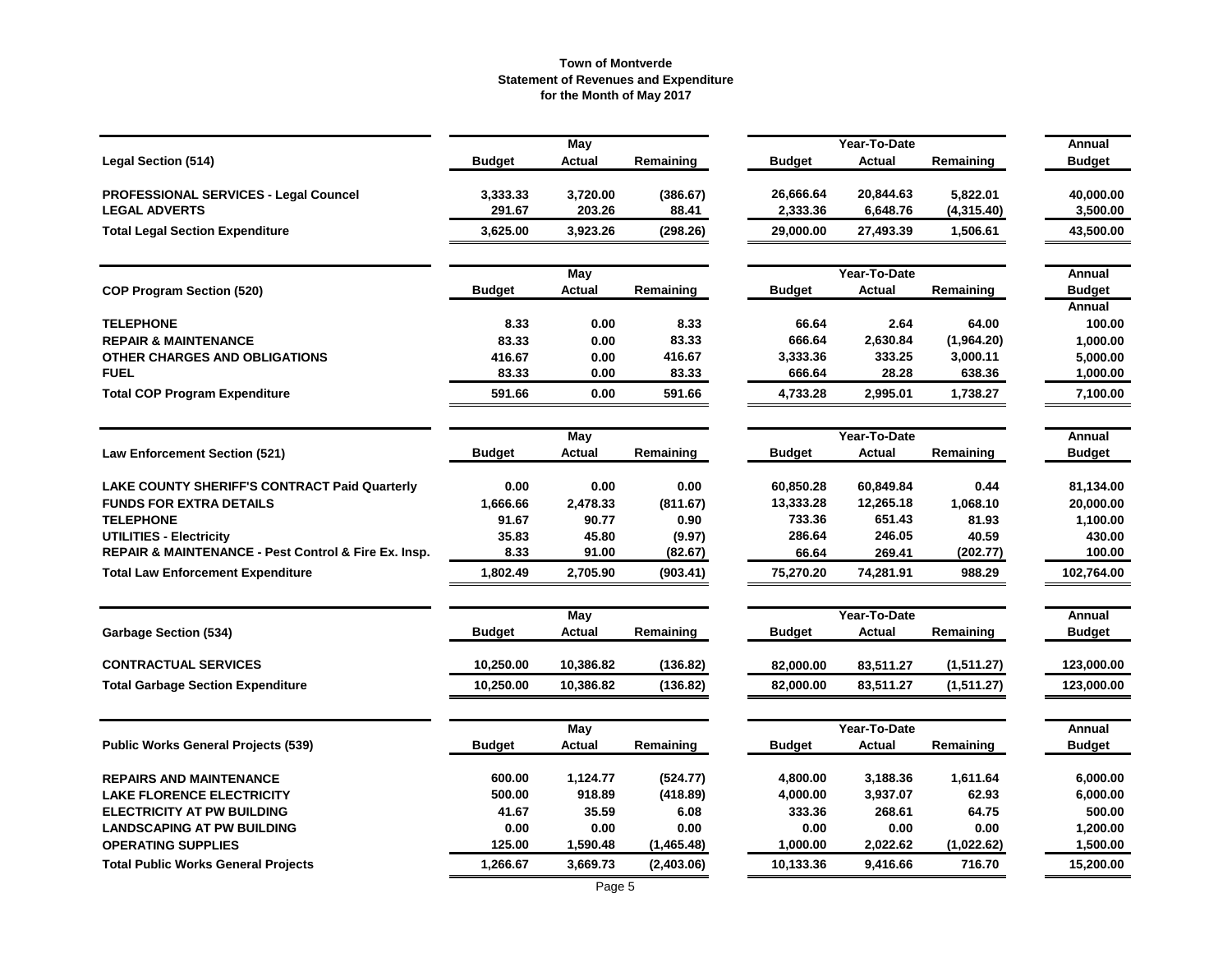|                                                                            |                    | May              |                    |               | Year-To-Date  |              | Annual                |
|----------------------------------------------------------------------------|--------------------|------------------|--------------------|---------------|---------------|--------------|-----------------------|
| <b>Roads Department (541)</b>                                              | <b>Budget</b>      | Actual           | Remaining          | <b>Budget</b> | Actual        | Remaining    | <b>Budget</b>         |
| <b>REGULAR SALARIES &amp; WAGES</b>                                        | 2,406.33           | 2,398.03         | 8.30               | 19,250.64     | 19,890.38     | (639.74)     | 28,876.00             |
| <b>RETIREMENT PLAN</b>                                                     | 181.00             | 176.09           | 4.91               | 1,448.00      | 1,392.34      | 55.66        | 2,172.00              |
| <b>UNIFORMS &amp; CLOTHING</b>                                             | 20.83              | 0.00             | 20.83              | 166.64        | 0.00          | 166.64       | 250.00                |
| <b>FICA MATCHING</b>                                                       | 184.17             | 179.29           | 4.88               | 1,473.36      | 1,517.44      | (44.08)      | 2,210.00              |
| <b>WORKERS COMPENSATION</b>                                                | 133.33             | 0.00             | 133.33             | 1,066.64      | 1,506.00      | (439.36)     | 1,600.00              |
| <b>PROFESSIONAL SERVICES - Engineering</b>                                 | 416.67             | 0.00             | 416.67             | 3,333.36      | 0.00          | 3,333.36     | 5,000.00              |
| <b>CONTRACTUAL SERVICES - Removal of Trees, Lowry</b>                      | 833.33             | 0.00             | 833.33             | 6,666.64      | 10,525.45     | (3,858.81)   | 10,000.00             |
| <b>UTILITIES:</b>                                                          |                    |                  |                    |               |               |              |                       |
| <b>Street Lighting - Power</b>                                             | 1,041.67           | 985.43           | 56.24              | 8,333.36      | 7,951.42      | 381.94       | 12,500.00             |
| <b>Street Lighting - Equipment Rental &amp; Lease</b>                      | 2,250.00           | 1,981.12         | 268.88             | 18,000.00     | 15,611.15     | 2,388.85     | 27,000.00             |
| <b>INSURANCE</b>                                                           | 0.00               | 0.00             | 0.00               | 7,300.00      | 7,041.78      | 258.22       | 7,300.00              |
| <b>REPAIR AND MAINTENANCE - Truck Service</b>                              | 500.00             | 1,440.80         | (940.80)           | 4,000.00      | 3,800.21      | 199.79       | 6,000.00              |
| <b>OPERATING SUPPLIES</b>                                                  | 62.50              | 0.00             | 62.50              | 500.00        | 71.56         | 428.44       | 750.00                |
| <b>FUEL</b>                                                                | 20.83              | 0.00             | 20.83              | 166.64        | 64.24         | 102.40       | 250.00                |
| <b>ROAD MATERIALS &amp; SUPPLIES</b>                                       | 650.00             | 1,360.05         | (710.05)           | 5,200.00      | 8,650.55      | (3,450.55)   | 7,800.00              |
| <b>INFRASTRUCTURE - Road Repair</b><br>AID TO GOVERNMENT AGENCIES - Grants | 6,250.00<br>166.67 | 2,280.00<br>0.00 | 3,970.00<br>166.67 | 50,000.00     | 32,785.57     | 17,214.43    | 75,000.00<br>2,000.00 |
|                                                                            |                    |                  |                    | 1,333.36      | 0.00          | 1,333.36     |                       |
| <b>Total Roads Department</b>                                              | 15,117.33          | 10,800.81        | 4,316.52           | 128,238.64    | 110,808.09    | 17,430.55    | 188,708.00            |
|                                                                            |                    | May              |                    |               | Year-To-Date  |              | <b>Annual</b>         |
| <b>Special Events Section (559)</b>                                        | <b>Budget</b>      | Actual           | Remaining          | <b>Budget</b> | <b>Actual</b> | Remaining    | <b>Budget</b>         |
| <b>MONTVERDE DAY &amp; CONCERTS IN THE PARK</b>                            | 2,083.33           | 2,089.02         | (5.69)             | 16,666.64     | 42,181.41     | (25, 514.77) | 25.000.00             |
| <b>Total Special Events Section Expenditure</b>                            | 2,083.33           | 2,089.02         | (5.69)             | 16,666.64     | 42,181.41     | (25, 514.77) | 25,000.00             |
| (Refer to Special Events in Revenue Section (page 1)                       |                    |                  |                    |               |               |              |                       |
|                                                                            |                    | May              |                    |               | Year-To-Date  |              | Annual                |
| <b>Cemetery Section (569)</b>                                              | <b>Budget</b>      | <b>Actual</b>    | Remaining          | <b>Budget</b> | <b>Actual</b> | Remaining    | <b>Budget</b>         |
| <b>Repairs and Maintenance</b>                                             | 83.33              | 0.00             | 83.33              | 666.64        | 0.00          | 666.64       | 1,000.00              |
| <b>Total Cemetery Section Expenditure</b>                                  | 83.33              | 0.00             | 83.33              | 666.64        | 0.00          | 666.64       | 1,000.00              |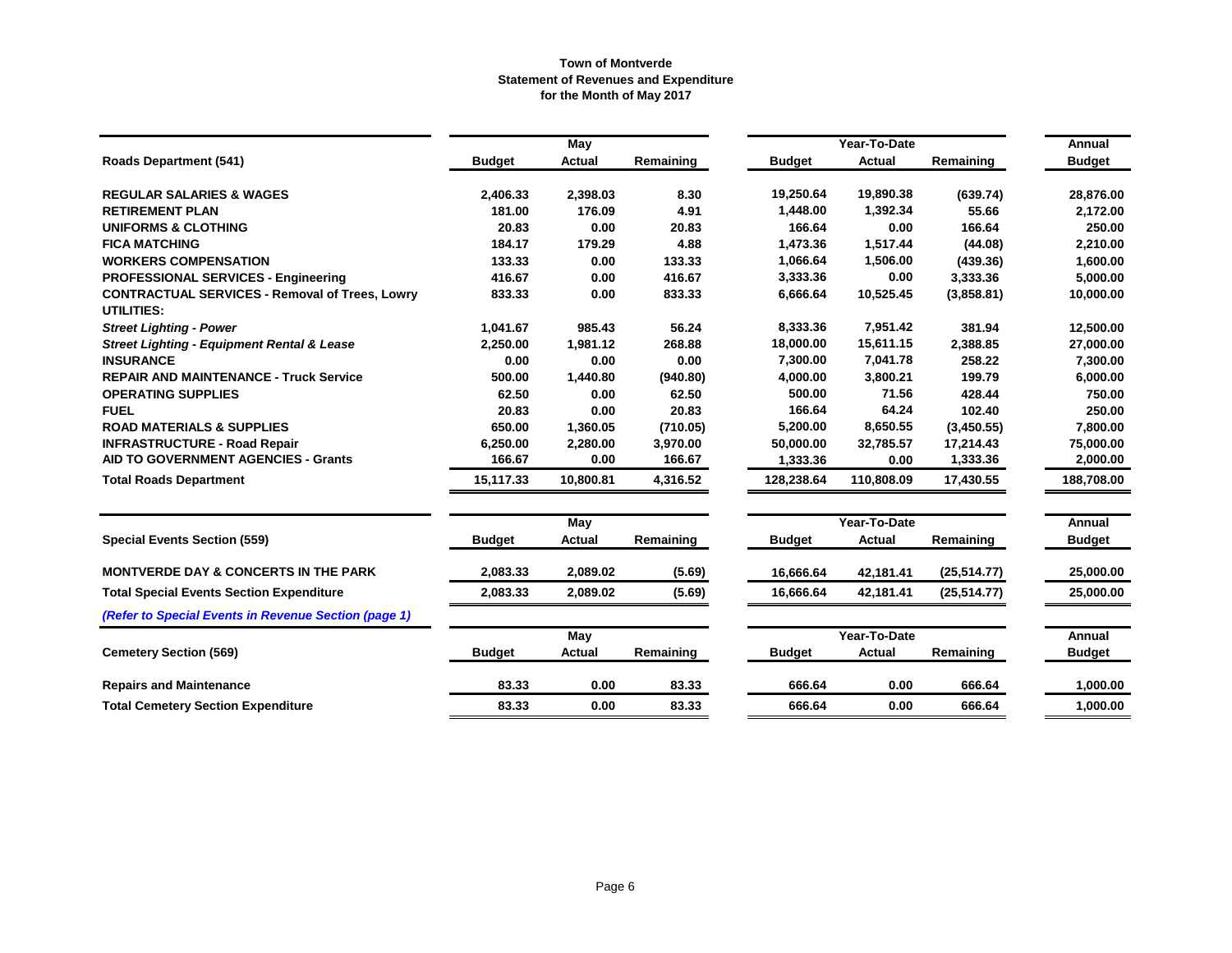|                                                           |               | May       |            |               | Year-To-Date   |            |                         |  |
|-----------------------------------------------------------|---------------|-----------|------------|---------------|----------------|------------|-------------------------|--|
| <b>Library Department (571)</b>                           | <b>Budget</b> | Actual    | Remaining  | <b>Budget</b> | Actual         | Remaining  | Annual<br><b>Budget</b> |  |
| <b>REGULAR SALARIES &amp; WAGES</b>                       | 4,415.58      | 4,142.88  | 272.70     | 35,324.64     | 35,483.57      | (158.93)   | 52,987.00               |  |
| <b>HEALTH INSURANCE</b>                                   | 1,260.08      | 1,312.10  | (52.02)    | 10,080.64     | 10,816.70      | (736.06)   | 15,121.00               |  |
| <b>RETIREMENT PLAN</b>                                    | 246.50        | 341.82    | (95.32)    | 1,972.00      | 2,474.14       | (502.14)   | 2,958.00                |  |
| <b>FICA MATCHING</b>                                      | 337.83        | 315.33    | 22.50      | 2,702.64      | 2,700.83       | 1.81       | 4,054.00                |  |
| <b>WORKERS COMPENSATION</b>                               | 10.83         | 0.00      | 10.83      | 86.64         | 140.00         | (53.36)    | 130.00                  |  |
| <b>CONTRACTUAL SERVICES:</b>                              |               |           |            |               |                |            |                         |  |
| <b>Cleaning Services</b>                                  | 149.00        | 63.87     | 85.13      | 1,192.00      | 678.92         | 513.08     | 1,788.00                |  |
| <b>TRAVEL</b>                                             | 16.67         | 0.00      | 16.67      | 133.36        | 0.00           | 133.36     | 200.00                  |  |
| TELEPHONE (80% of cost is rebated in revenues)            | 1,859.17      | 3,614.54  | (1,755.37) | 14,873.36     | 14,721.12      | 152.24     | 22,310.00               |  |
| <b>POSTAGE &amp; FREIGHT</b>                              | 16.67         | 0.00      | 16.67      | 133.36        | 0.00           | 133.36     | 200.00                  |  |
| <b>UTILITIES</b>                                          | 375.00        | 624.21    | (249.21)   | 3,000.00      | 3,056.37       | (56.37)    | 4,500.00                |  |
| <b>INSURANCE</b>                                          | 0.00          | 0.00      | 0.00       | 4,867.00      | 4,694.52       | 172.48     | 4,867.00                |  |
| <b>REPAIR &amp; MAINTENANCE: TOTAL (of italics below)</b> | 252.92        | 147.04    | 105.88     | 2,023.36      | 4,458.03       | (2,434.67) | 3,035.00                |  |
| <b>Pest Control</b>                                       | 19.58         | 0.00      | 19.58      | 156.64        | 241.53         | (84.89)    | 235.00                  |  |
| <b>General Repairs and Maintenance</b>                    | 197.08        | 119.04    | 78.04      | 1,576.64      | 4.068.50       | (2,491.86) | 2,365.00                |  |
| <b>Alarm System Fees</b>                                  | 32.92         | 0.00      | 32.92      | 263.36        | 120.00         | 143.36     | 395.00                  |  |
| <b>Fire Extinguisher Inspection</b>                       | 3.34          | 28.00     | (24.66)    | 26.72         | 28.00          | (1.28)     | 40.00                   |  |
| <b>PROMOTIONAL ACTIVITIES</b>                             | 58.33         | 309.58    | (251.25)   | 466.64        | 848.55         | (381.91)   | 700.00                  |  |
| OTHER CURRENT CHARGES AND OBLIGATIONS                     | 66.67         | 0.00      | 66.67      | 533.36        | 752.26         | (218.90)   | 800.00                  |  |
| <b>OFFICE SUPPLIES</b>                                    | 83.33         | 78.86     | 4.47       | 666.64        | 159.59         | 507.05     | 1,000.00                |  |
| <b>OPERATING SUPPLIES</b>                                 | 33.33         | 3.04      | 30.29      | 266.64        | 392.13         | (125.49)   | 400.00                  |  |
| <b>SUBSCRIPTIONS, MEMBERSHIPS, &amp; TRAINING</b>         | 20.83         | 0.00      | 20.83      | 166.64        | 0.00           | 166.64     | 250.00                  |  |
| <b>MACHINERY AND EQUIPMENT</b>                            | 0.00          | 0.00      | 0.00       |               | 0.00<br>199.99 | (199.99)   | 0.00                    |  |
| <b>LIBRARY BOOKS AND MATERIALS</b>                        | 291.67        | 505.00    | (213.33)   | 2,333.36      | 2,089.81       | 243.55     | 3,500.00                |  |
| <b>Total Library Department Expenditure</b>               | 9,494.41      | 11,458.27 | (1,963.86) | 80,822.28     | 83,666.53      | (2,844.25) | 118,800.00              |  |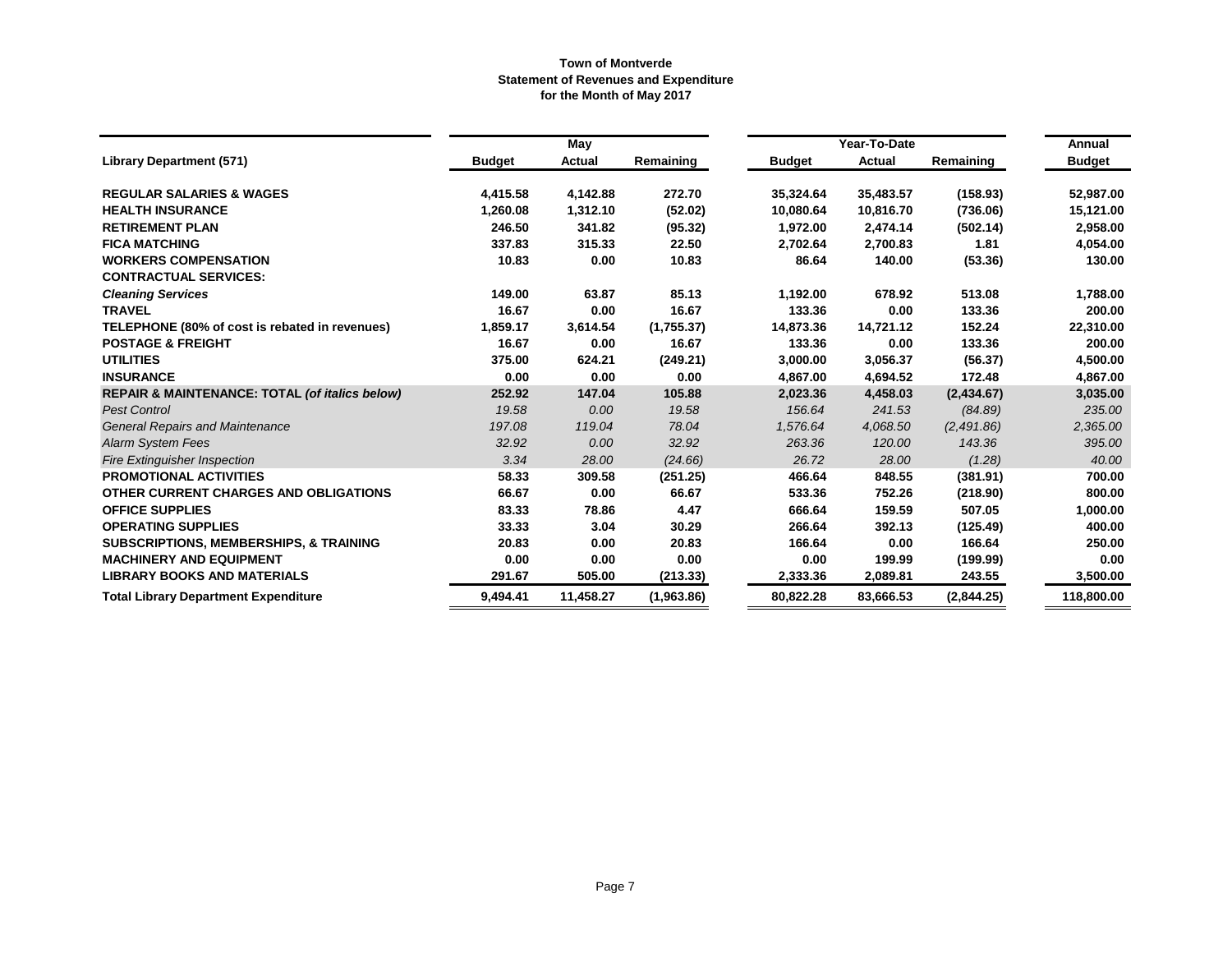|                                                              |               | May       |             |               | Year-To-Date  |             | Annual        |
|--------------------------------------------------------------|---------------|-----------|-------------|---------------|---------------|-------------|---------------|
| Parks Department (572)                                       | <b>Budget</b> | Actual    | Remaining   | <b>Budget</b> | <b>Actual</b> | Remaining   | <b>Budget</b> |
| <b>PROFESSIONAL SERVICES</b>                                 | 416.67        | 0.00      | 416.67      | 3,333.36      | 0.00          | 3,333.36    | 5,000.00      |
| <b>CONTRACTUAL SERVICES:</b>                                 |               |           |             |               |               |             |               |
| <b>Tree Removal in Parks</b>                                 | 166.67        | 0.00      | 166.67      | 1,333.36      | 0.00          | 1,333.36    | 2,000.00      |
| Janitorial Services at the Community Building                | 116.00        | 63.88     | 52.12       | 928.00        | 627.26        | 300.74      | 1,392.00      |
| <b>TELEPHONE &amp; INTERNET</b>                              | 166.67        | 147.28    | 19.39       | 1,333.36      | 1,180.43      | 152.93      | 2,000.00      |
| <b>UTILITIES - Electric &amp; Gas</b>                        | 283.33        | 258.87    | 24.46       | 2,266.64      | 2,185.21      | 81.43       | 3,400.00      |
| <b>RENTALS &amp; LEASES</b>                                  | 16.67         | 0.00      | 16.67       | 133.36        | 0.00          | 133.36      | 200.00        |
| <b>INSURANCE</b>                                             | 0.00          | 0.00      | 0.00        | 3,250.00      | 3,129.68      | 120.32      | 3,250.00      |
| REPAIR & MAINTENANCE: TOTAL (of italics below)               | 3,920.83      | 6,323.74  | (2,402.91)  | 31,366.64     | 36,041.65     | (4,675.01)  | 47,050.00     |
| <b>Pest Control</b>                                          | 50.00         | 50.00     | 0.00        | 400.00        | 954.53        | (554.53)    | 600.00        |
| Clearing of Lakes                                            | 54.16         | 0.00      | 54.16       | 433.28        | 0.00          | 433.28      | 650.00        |
| <b>Tree Trimming</b>                                         | 166.67        | 0.00      | 166.67      | 1,333.36      | 0.00          | 1,333.36    | 2,000.00      |
| <b>Fire Extinguisher Inspection</b>                          | 16.67         | 14.00     | 2.67        | 133.36        | 14.00         | 119.36      | 200.00        |
| Maintenance of Vehicles                                      | 133.33        | 34.70     | 98.63       | 1,066.64      | 493.79        | 572.85      | 1,600.00      |
| <b>Repairs to Community Building</b>                         | 133.33        | 3,308.00  | (3, 174.67) | 1,066.64      | 4,236.70      | (3, 170.06) | 1,600.00      |
| <b>Maintainance of Parks</b>                                 | 291.67        | 117.04    | 174.63      | 2,333.36      | 7,805.41      | (5, 472.05) | 3,500.00      |
| <b>Mowing</b>                                                | 3,075.00      | 2,800.00  | 275.00      | 24,600.00     | 22,537.22     | 2,062.78    | 36,900.00     |
| <b>OTHER CURRENT CHARGES &amp; OBLIGATIONS</b>               | 4.17          | 80.00     | (75.83)     | 33.36         | 80.00         | (46.64)     | 50.00         |
| <b>OPERATING SUPPLIES</b>                                    | 166.67        | 82.52     | 84.15       | 1,333.36      | 1,340.45      | (7.09)      | 2,000.00      |
| <b>FUEL</b>                                                  | 250.00        | 35.35     | 214.65      | 2,000.00      | 481.08        | 1,518.92    | 3,000.00      |
| <b>CAPITAL OUTLAY - Truskett Park Fence &amp; Playground</b> | 1,250.00      | 7,800.00  | (6,550.00)  | 10,000.00     | 16,233.00     | (6, 233.00) | 15,000.00     |
| <b>Total Parks Department</b>                                | 6,757.68      | 14,791.64 | (8,033.96)  | 57,311.44     | 61,298.76     | (3,987.32)  | 84,342.00     |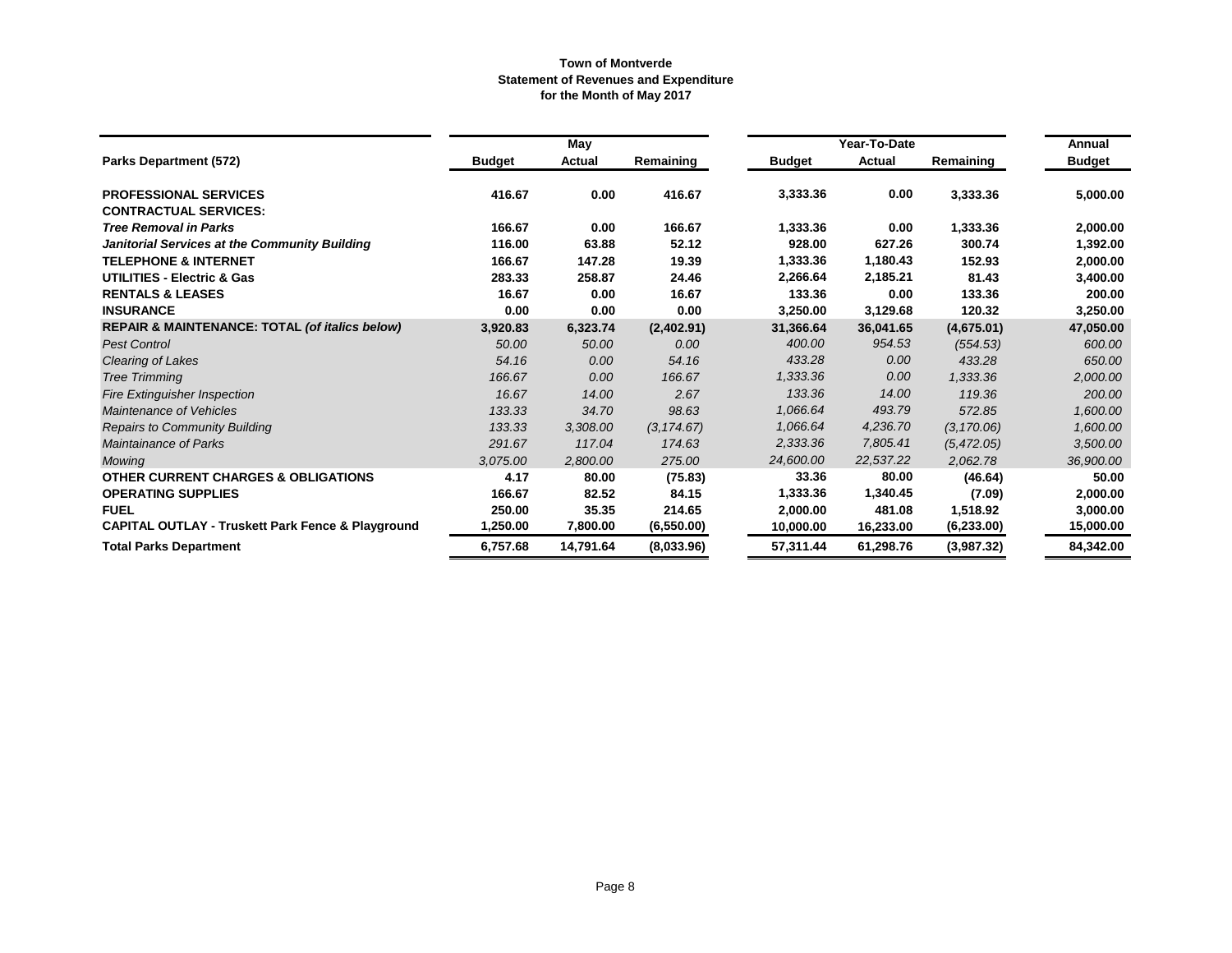# **WATER DEPARTMENT**

|                                      | Mav           |           |             |               | Annual     |           |               |
|--------------------------------------|---------------|-----------|-------------|---------------|------------|-----------|---------------|
| <b>Water Fund Revenues</b>           | <b>Budget</b> | Actual    | Remaining   | <b>Budget</b> | Actual     | Remaining | <b>Budget</b> |
| <b>WATER SERVICE CHARGES</b>         | 24,750.00     | 33.957.34 | 9.207.34    | 198.000.00    | 229,569.13 | 31.569.13 | 297,000.00    |
| <b>CONNECTION/DISCONNECTION FEES</b> | 375.00        | 427.00    | 52.00       | 3.000.00      | 2,723.00   | (277.00)  | 4.500.00      |
| <b>WATER IMPACT FEES</b>             | 1,133.33      | 0.00      | (1, 133.33) | 9,066.64      | 22,660.00  | 13,593.36 | 13,600.00     |
| <b>INSTALLATION CHARGES</b>          | 525.00        | 0.00      | (525.00)    | 4,200.00      | 10,500.00  | 6,300.00  | 6.300.00      |
| <b>INTEREST EARNINGS</b>             | 125.00        | 183.42    | 58.42       | 1,000.00      | 1,262.48   | 262.48    | 1,500.00      |
| <b>MISCELLANEOUS REVENUE</b>         | 33.33         | 0.00      | (33.33)     | 266.64        | 0.00       | (266.64)  | 400.00        |
| <b>Total Water Fund Revenues</b>     | 26,941.66     | 34,567.76 | 7,626.10    | 215.533.28    | 266.714.61 | 51,181.33 | 323,300.00    |

|                                                       |               | May       |           |               | Year-To-Date |            | Annual        |
|-------------------------------------------------------|---------------|-----------|-----------|---------------|--------------|------------|---------------|
| <b>Water Fund Expenditure (533)</b>                   | <b>Budget</b> | Actual    | Remaining | <b>Budget</b> | Actual       | Remaining  | <b>Budget</b> |
| <b>REGULAR SALARIES &amp; WAGES</b>                   | 10,497.00     | 10,030.28 | 466.72    | 83,976.00     | 85,864.58    | (1,888.58) | 125,964.00    |
| <b>HEALTH INSURANCE</b>                               | 1,944.17      | 1,837.90  | 106.27    | 15,553.36     | 14,693.72    | 859.64     | 23,330.00     |
| <b>RETIREMENT PLAN</b>                                | 790.00        | 732.64    | 57.36     | 6,320.00      | 5,775.57     | 544.43     | 9,480.00      |
| <b>UNIFORMS &amp; CLOTHINGS</b>                       | 166.67        | 0.00      | 166.67    | 1,333.36      | 0.00         | 1,333.36   | 2,000.00      |
| <b>FICA MATCHING</b>                                  | 803.00        | 761.08    | 41.92     | 6,424.00      | 6,521.42     | (97.42)    | 9,636.00      |
| <b>WORKERS COMPENSATION</b>                           | 208.33        | 0.00      | 208.33    | 1,666.64      | 2,206.00     | (539.36)   | 2,500.00      |
| PROFESSIONAL SERVICES: TOTAL (of italics below)       | 1,183.33      | 1,951.15  | (767.82)  | 9,466.64      | 9,845.01     | (378.37)   | 14,200.00     |
| <b>Engineering Services - As Necessary</b>            | 833.33        | 1,662.50  | (829.17)  | 6,666.64      | 6,301.50     | 365.14     | 10,000.00     |
| <b>Bank Fees</b>                                      | 333.33        | 288.65    | 44.68     | 2,666.64      | 3,543.51     | (876.87)   | 4,000.00      |
| Annual Consumer Confidence Report                     | 16.67         | 0.00      | 16.67     | 133.36        | 0.00         | 133.36     | 200.00        |
| <b>ACCOUNTING &amp; AUDITING</b>                      | 666.67        | 0.00      | 666.67    | 4,666.69      | 0.00         | 4,666.69   | 8,000.00      |
| <b>CONTRACTUAL SERVICES: TOTAL (of italics below)</b> | 712.50        | 650.00    | 62.50     | 5,700.00      | 5,709.64     | (9.64)     | 8,550.00      |
| Well/Water Testing - Plant Technicians                | 650.00        | 650.00    | 0.00      | 5,200.00      | 5,440.00     | (240.00)   | 7,800.00      |
| <b>Digging for Water Lines</b>                        | 20.83         | 0.00      | 20.83     | 166.64        | 0.00         | 166.64     | 250.00        |
| <b>Software Payments</b>                              | 41.67         | 0.00      | 41.67     | 333.36        | 269.64       | 63.72      | 500.00        |
| <b>TRAVEL</b>                                         | 200.00        | 0.00      | 200.00    | 1,600.00      | 0.00         | 1,600.00   | 2,400.00      |
| <b>TELEPHONE</b>                                      | 250.00        | 237.94    | 12.06     | 2,000.00      | 1,841.24     | 158.76     | 3,000.00      |
| <b>POSTAGE &amp; FREIGHT</b>                          | 300.00        | 800.00    | (500.00)  | 2,400.00      | 3,318.00     | (918.00)   | 3,600.00      |
| <b>UTILITIES</b>                                      | 1,250.00      | 1,476.12  | (226.12)  | 10,000.00     | 10,571.39    | (571.39)   | 15,000.00     |
| <b>RENTALS &amp; LEASES - Copier Machine</b>          | 208.33        | 199.60    | 8.73      | 1,666.64      | 1,707.83     | (41.19)    | 2,500.00      |
| <b>INSURANCE</b>                                      | 0.00          | 0.00      | 0.00      | 10,140.00     | 9,780.25     | 359.75     | 10,140.00     |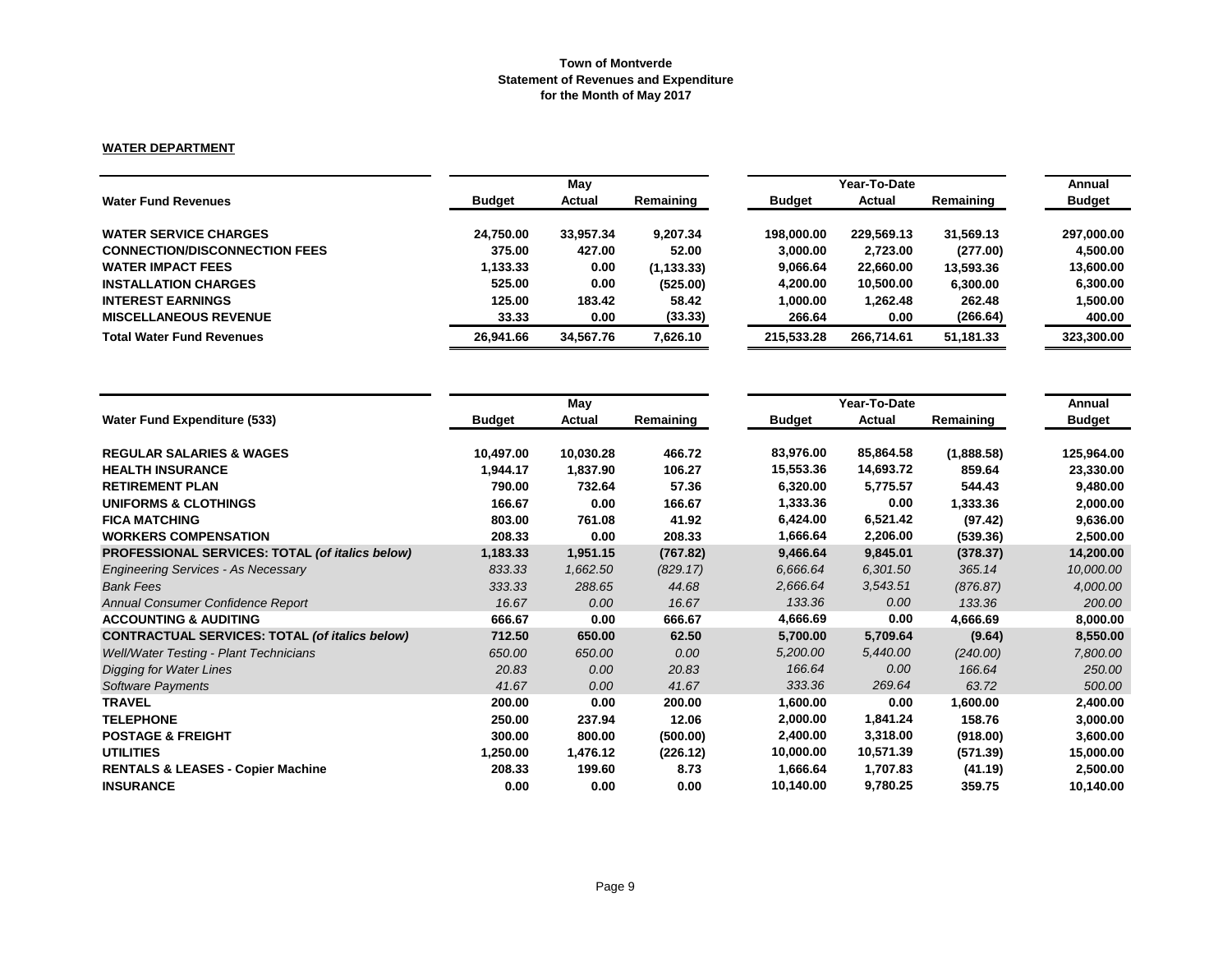| <b>REPAIR &amp; MAINTENANCE: TOTAL (of italics below)</b> | 2,275.00  | 3,799.15  | (1,524.15) | 18,200.00  | 24,466.96  | (6, 266.96) | 27,300.00  |
|-----------------------------------------------------------|-----------|-----------|------------|------------|------------|-------------|------------|
| <b>Pest Control</b>                                       | 12.50     | 24.00     | (11.50)    | 100.00     | 96.00      | 4.00        | 150.00     |
| Well, Water Main Repairs                                  | 375.00    | 21.72     | 353.28     | 3,000.00   | 8,199.53   | (5, 199.53) | 4,500.00   |
| Software Maintenance - EZ Route, USTI                     | 275.00    | 259.25    | 15.75      | 2,200.00   | 2,699.25   | (499.25)    | 3,300.00   |
| <b>Water Tank Maintenance</b>                             | 1,050.00  | 2,513.18  | (1,463.18) | 8,400.00   | 7,746.20   | 653.80      | 12,600.00  |
| <b>Pipe Repairs</b>                                       | 166.67    | 0.00      | 166.67     | 1,333.36   | 3,861.94   | (2,528.58)  | 2,000.00   |
| <b>Vehicle Repairs</b>                                    | 166.67    | 80.00     | 86.67      | 1,333.36   | 963.04     | 370.32      | 2,000.00   |
| <b>Water Pump Motor Maintenance</b>                       | 0.00      | 0.00      | 0.00       | 0.00       | 0.00       | 0.00        | 0.00       |
| <b>Fire Extinguisher Inspection</b>                       | 4.16      | 141.00    | (136.84)   | 33.28      | 141.00     | (107.72)    | 50.00      |
| <b>Computer Repair</b>                                    | 100.00    | 760.00    | (660.00)   | 800.00     | 760.00     | 40.00       | 1,200.00   |
| <b>APS Major PMI Inspection</b>                           | 125.00    | 0.00      | 125.00     | 1,000.00   | 0.00       | 1,000.00    | 1,500.00   |
| <b>PRINTING &amp; COPYING</b>                             | 100.00    | 0.00      | 100.00     | 800.00     | 945.02     | (145.02)    | 1,200.00   |
| OTHER CURRENT CHARGES: TOTAL (of italics below)           | 700.00    | 0.00      | 700.00     | 5,600.00   | (135.00)   | 5,735.00    | 8,400.00   |
| Licenses                                                  | 200.00    | 0.00      | 200.00     | 1,600.00   | 0.00       | 1,600.00    | 2,400.00   |
| Recording of Water Liens etc.                             | 25.00     | 0.00      | 25.00      | 200.00     | (135.00)   | 335.00      | 300.00     |
| <b>MS4 Stormwater Permit</b>                              | 475.00    | 0.00      | 475.00     | 3,800.00   | 0.00       | 3,800.00    | 5,700.00   |
| <b>OFFICE SUPPLIES</b>                                    | 158.33    | 0.00      | 158.33     | 1,266.64   | 183.40     | 1,083.24    | 1,900.00   |
| <b>OPERATING SUPPLIES</b>                                 | 700.00    | 62.68     | 637.32     | 5,600.00   | 4,085.25   | 1,514.75    | 8,400.00   |
| <b>FUEL</b>                                               | 208.33    | 139.36    | 68.97      | 1,666.64   | 825.48     | 841.16      | 2,500.00   |
| <b>SUBSCRIPTIONS, MEMBERSHIPS, &amp; TRAINING</b>         | 191.67    | 0.00      | 191.67     | 1,533.36   | 0.00       | 1,533.36    | 2,300.00   |
| <b>MACHINERY AND EQUIPMENT: TOTAL (of italics below)</b>  | 6,126.67  | 0.00      | 6,126.67   | 49,013.36  | 631.59     | 48,381.77   | 73,520.00  |
| <b>SCADA Alarm</b>                                        | 3,333.33  | 0.00      | 3,333.33   | 26,666.64  | 0.00       | 26,666.64   | 40,000.00  |
| Line Locator                                              | 416.67    | 0.00      | 416.67     | 3.333.36   | 0.00       | 3,333.36    | 5,000.00   |
| <b>Backflow Check Valves</b>                              | 710.00    | 0.00      | 710.00     | 5,680.00   | 0.00       | 5,680.00    | 8,520.00   |
| <b>Water Meters</b>                                       | 1,666.67  | 0.00      | 1,666.67   | 13,333.36  | 631.59     | 12,701.77   | 20,000.00  |
| <b>Total Water Fund Expenditure</b>                       | 29,640.00 | 22,677.90 | 6,962.10   | 246,593.33 | 188,837.35 | 57,755.98   | 365,820.00 |

# **WATER FUND RESERVES**

| Reserves (599)                     | <b>Budget</b> | Actual | Remaining | <b>Budget</b> | Actual | Remaining  | Annual<br><b>Budget</b> |
|------------------------------------|---------------|--------|-----------|---------------|--------|------------|-------------------------|
| <b>WATER FUND RESERVES</b>         |               |        |           | 210.600.00    | 0.00   | 210.600.00 | 210,600,00              |
| <b>RESERVE FOR IMPACT FEES</b>     |               |        |           | 90.400.00     | 0.00   | 90.400.00  | 90.400.00               |
| <b>RESERVE FOR BLACKSTILL EAST</b> |               |        |           | 250,000,00    | 0.00   | 250.000.00 | 250,000,00              |
| <b>RESERVE FOR OPERATIONS</b>      |               |        |           | 88.300.00     | 0.00   | 88,300,00  | 88,300,00               |
| <b>Total Reserves</b>              |               |        |           | 639.300.00    | 0.00   | 639,300.00 | 639.300.00              |
|                                    |               |        |           |               |        |            |                         |